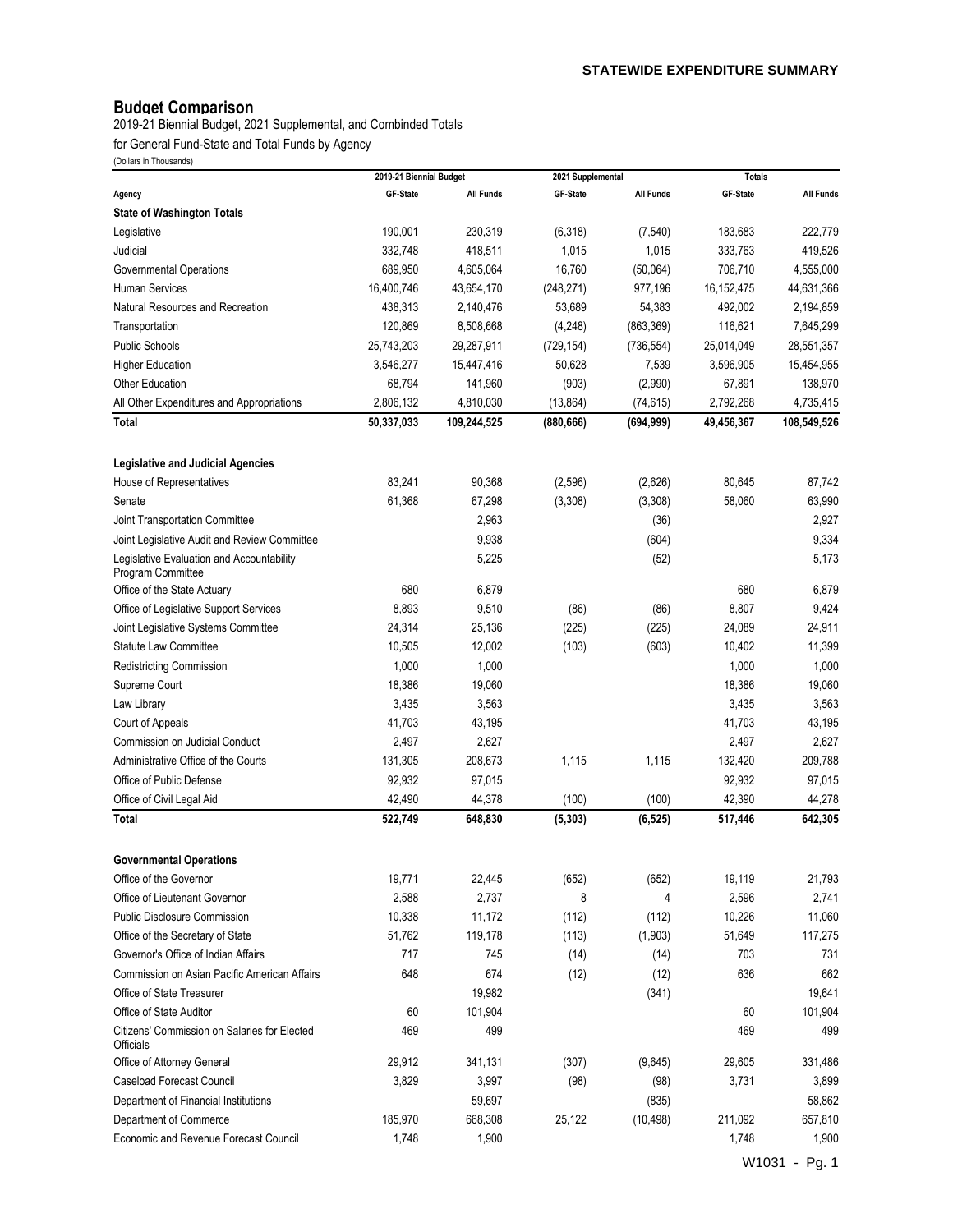#### **STATEWIDE EXPENDITURE SUMMARY**

### **Budget Comparison**

2019-21 Biennial Budget, 2021 Supplemental, and Combinded Totals

for General Fund-State and Total Funds by Agency

|                                                                         | 2019-21 Biennial Budget |                  | 2021 Supplemental |                  | <b>Totals</b> |                  |
|-------------------------------------------------------------------------|-------------------------|------------------|-------------------|------------------|---------------|------------------|
| Agency                                                                  | GF-State                | <b>All Funds</b> | GF-State          | <b>All Funds</b> | GF-State      | <b>All Funds</b> |
| Office of Financial Management                                          | 41,132                  | 253,107          | (790)             | (877)            | 40,342        | 252,230          |
| Office of Administrative Hearings                                       |                         | 45,738           |                   | (614)            |               | 45,124           |
| <b>State Lottery</b>                                                    |                         | 1,164,108        |                   | (400)            |               | 1,163,708        |
| Washington State Gambling Commission                                    |                         | 29,812           |                   |                  |               | 29,812           |
| Commission on Hispanic Affairs                                          | 814                     | 840              | (11)              | (11)             | 803           | 829              |
| Commission on African-American Affairs                                  | 619                     | 645              | (14)              | (14)             | 605           | 631              |
| Department of Retirement Systems                                        |                         | 71,636           |                   | (706)            |               | 70,930           |
| <b>State Investment Board</b>                                           |                         | 60,028           |                   | (3, 597)         |               | 56,431           |
| Department of Revenue                                                   | 294,968                 | 351,728          | (5, 520)          | (5,822)          | 289,448       | 345,906          |
| Board of Tax Appeals                                                    | 4,803                   | 4,965            | (89)              | (89)             | 4,714         | 4,876            |
| Office of Minority and Women's Business                                 | 210                     | 5,557            |                   | (80)             | 210           | 5,477            |
| Enterprises                                                             |                         |                  |                   |                  |               |                  |
| Office of Insurance Commissioner                                        |                         | 74,334           |                   |                  |               | 74,334           |
| <b>Consolidated Technology Services</b>                                 | 376                     | 269,600          |                   | (1, 384)         | 376           | 268,216          |
| Board of Accountancy                                                    |                         | 3,631            |                   | (47)             |               | 3,584            |
| Forensic Investigations Council                                         |                         | 692              |                   |                  |               | 692              |
| Department of Enterprise Services                                       | 9,527                   | 402,174          | (70)              | (4, 504)         | 9,457         | 397.670          |
| Horse Racing Commission                                                 |                         | 5,805            |                   | (1,508)          |               | 4,297            |
| Liquor and Cannabis Board                                               | 748                     | 102,620          | (16)              | (4, 318)         | 732           | 98,302           |
| Utilities and Transportation Commission                                 | 296                     | 69,614           |                   | (699)            | 296           | 68,915           |
| Board for Volunteer Firefighters and Reserve<br><b>Officers</b>         |                         | 1,017            |                   |                  |               | 1,017            |
| Military Department                                                     | 20,169                  | 313,048          | (457)             | (998)            | 19,712        | 312,050          |
| <b>Public Employment Relations Commission</b>                           | 4,521                   | 10,441           | (53)              | (123)            | 4,468         | 10,318           |
| Law Enforcement Officers' and Fire Fighters'<br>Plan 2 Retirement Board | 50                      | 2,605            |                   | (100)            | 50            | 2,505            |
| Department of Archaeology and Historic<br>Preservation                  | 3,905                   | 6,950            | (42)              | (67)             | 3,863         | 6,883            |
| Total                                                                   | 689,950                 | 4,605,064        | 16,760            | (50, 064)        | 706,710       | 4,555,000        |
| <b>Social and Health Service Programs</b>                               |                         |                  |                   |                  |               |                  |
| Children's Administration                                               |                         |                  |                   |                  |               |                  |
| Juvenile Rehabilitation                                                 |                         |                  |                   |                  |               |                  |
| Mental Health                                                           | 829,965                 | 1,009,125        | 13,197            | 4,247            | 843,162       | 1,013,372        |
| <b>Developmental Disabilities</b>                                       | 1,785,920               | 3,664,102        | (45, 753)         | (7, 363)         | 1,740,167     | 3,656,739        |
| Long Term Care                                                          | 2,768,011               | 6,423,558        | (82, 209)         | (7, 217)         | 2,685,802     | 6,416,341        |
| Economic Services Administration                                        | 728,187                 | 2,220,580        | 536               | (4,993)          | 728,723       | 2,215,587        |
| Alcohol And Substance Abuse                                             |                         |                  |                   |                  |               |                  |
| Vocational Rehabilitation                                               | 34,261                  | 145,856          | (2,738)           | (2,738)          | 31,523        | 143,118          |
| Administration and Supporting Services                                  | 63,830                  | 114,466          | (1, 174)          | (1, 451)         | 62,656        | 113,015          |
| Special Commitment Program                                              | 108,765                 | 113,345          | (1, 349)          | (1, 349)         | 107,416       | 111,996          |
| Payments to Other Agencies                                              | 74,580                  | 115,723          | 1,590             | 2,262            | 76,170        | 117,985          |
| <b>Total</b>                                                            | 6,393,519               | 13,806,755       | (117, 900)        | (18, 602)        | 6,275,619     | 13,788,153       |
| <b>Human Services Agencies</b>                                          |                         |                  |                   |                  |               |                  |
| Washington State Health Care Authority                                  | 5,779,026               | 21,245,905       | (130, 661)        | 874,030          | 5,648,365     | 22,119,935       |
| Human Rights Commission                                                 | 5,053                   | 7,856            | (24)              | (56)             | 5,029         | 7,800            |
| Board of Industrial Insurance Appeals                                   |                         | 48,663           |                   | (570)            |               | 48,093           |
| Criminal Justice Training Commission                                    | 51,346                  | 67,765           | (1, 308)          | (1,751)          | 50,038        | 66,014           |
| Department of Labor and Industries                                      | 24,803                  | 959,287          | 316               | (68, 883)        | 25,119        | 890,404          |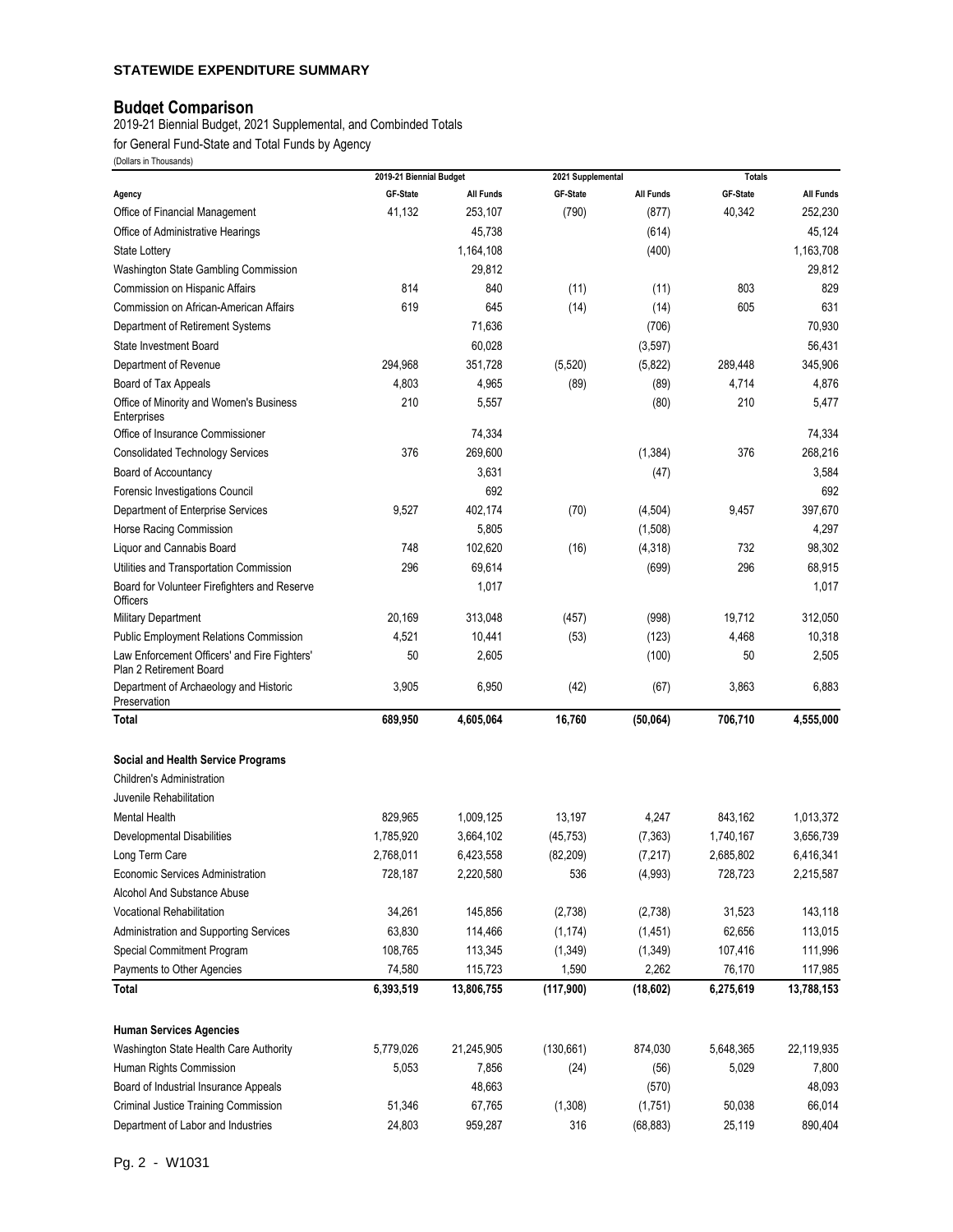# **Budget Comparison**

2019-21 Biennial Budget, 2021 Supplemental, and Combinded Totals

for General Fund-State and Total Funds by Agency

| (Dullais III THUUSAHUS)                                |                                     |                  |                               |                  |                           |                      |
|--------------------------------------------------------|-------------------------------------|------------------|-------------------------------|------------------|---------------------------|----------------------|
|                                                        | 2019-21 Biennial Budget<br>GF-State | <b>All Funds</b> | 2021 Supplemental<br>GF-State | <b>All Funds</b> | <b>Totals</b><br>GF-State | <b>All Funds</b>     |
| Agency<br>Department of Social and Health Services     | 6,393,519                           | 13,806,755       | (117,900)                     | (18,602)         | 6,275,619                 | 13,788,153           |
|                                                        | 147,968                             | 1,281,892        | 125,419                       | 247,305          | 273,387                   |                      |
| Department of Health<br>Department of Veterans Affairs | 49,723                              | 177,839          |                               | 9,189            | 49,169                    | 1,529,197<br>187,028 |
|                                                        |                                     |                  | (554)                         |                  |                           |                      |
| Department of Children, Youth, and Families            | 1,645,588                           | 2,889,263        | (129, 015)                    | (129, 797)       | 1,516,573                 | 2,759,466            |
| Department of Corrections                              | 2,296,026                           | 2,399,525        | 5,656                         | 3,316            | 2,301,682                 | 2,402,841            |
| Department of Services for the Blind                   | 7,624                               | 35,337           | (200)                         | (493)            | 7,424                     | 34,844               |
| <b>Employment Security Department</b>                  | 70                                  | 734,083          |                               | 63,508           | 70                        | 797,591              |
| Total                                                  | 16,400,746                          | 43,654,170       | (248, 271)                    | 977,196          | 16,152,475                | 44,631,366           |
| <b>Natural Resource Agencies</b>                       |                                     |                  |                               |                  |                           |                      |
| Columbia River Gorge Commission                        | 1,114                               | 2,330            | (11)                          | (22)             | 1,103                     | 2,308                |
| Department of Ecology                                  | 59,946                              | 590,384          | (5, 151)                      | (7,940)          | 54,795                    | 582,444              |
| Pollution Liability Insurance Program                  |                                     | 3,266            |                               | (8)              |                           | 3,258                |
| <b>State Parks and Recreation Commission</b>           | 32,514                              | 181,113          | 303                           | 206              | 32,817                    | 181,319              |
| Recreation and Conservation Funding Board              | 2,359                               | 11,868           | (128)                         | (277)            | 2,231                     | 11,591               |
| Environmental and Land Use Hearings Office             | 4,973                               | 5,227            | (176)                         | (176)            | 4,797                     | 5,051                |
| <b>State Conservation Commission</b>                   | 15,746                              | 27,757           | (1,021)                       | (966)            | 14,725                    | 26,791               |
| Department of Fish and Wildlife                        | 138,370                             | 516,446          | (137)                         | (2,507)          | 138,233                   | 513,939              |
| <b>Puget Sound Partnership</b>                         | 9,454                               | 24,631           | (815)                         | (335)            | 8,639                     | 24,296               |
| Department of Natural Resources                        | 136,105                             | 558,923          | 41,267                        | 48,258           | 177,372                   | 607,181              |
| Department of Agriculture                              | 37,732                              | 218,531          | 19,558                        | 18,150           | 57,290                    | 236,681              |
| <b>Total</b>                                           | 438,313                             | 2,140,476        | 53,689                        | 54,383           | 492,002                   | 2,194,859            |
|                                                        |                                     |                  |                               |                  |                           |                      |
| <b>Transportation Agencies</b>                         |                                     |                  |                               |                  |                           |                      |
| Board of Registration for Professional Engineers       |                                     | 4,863            |                               | (40)             |                           | 4,823                |
| & Land Surveyors                                       |                                     |                  |                               |                  |                           |                      |
| <b>Board of Pilotage Commissioners</b>                 |                                     | 5,228            |                               |                  |                           | 5,228                |
| Washington State Patrol                                | 111,675                             | 743,295          | (1,260)                       | (2, 329)         | 110,415                   | 740,966              |
| <b>Traffic Safety Commission</b>                       |                                     | 32,591           |                               | (136)            |                           | 32,455               |
| Department of Licensing                                | 9,194                               | 421,929          | (2,988)                       | (10, 279)        | 6,206                     | 411,650              |
| Department of Transportation                           |                                     | 6,887,555        |                               | (834, 355)       |                           | 6,053,200            |
| County Road Administration Board                       |                                     | 112,659          |                               | (11, 578)        |                           | 101,081              |
| Transportation Improvement Board                       |                                     | 253,596          |                               | (29)             |                           | 253,567              |
| <b>Transportation Commission</b>                       |                                     | 3,255            |                               | (41)             |                           | 3,214                |
| Freight Mobility Strategic Investment Board            |                                     | 43,697           |                               | (4, 582)         |                           | 39,115               |
| Total                                                  | 120,869                             | 8,508,668        | (4, 248)                      | (863, 369)       | 116,621                   | 7,645,299            |
| <b>Education Agencies</b>                              |                                     |                  |                               |                  |                           |                      |
| Office of the Superintendent of Public Instruction     | 58,612                              | 176,706          | (300)                         | 1,700            | 58,312                    | 178,406              |
| State Board of Education                               | 2,724                               | 3,046            |                               |                  | 2,724                     | 3,046                |
| Professional Educator Standards Board                  | 19,610                              | 19,614           |                               |                  | 19,610                    | 19,614               |
| <b>General Apportionment</b>                           | 17,889,671                          | 19,235,401       | (380, 985)                    | (380, 985)       | 17,508,686                | 18,854,416           |
| <b>Pupil Transportation</b>                            | 1,230,694                           | 1,230,694        | (220, 422)                    | (220, 422)       | 1,010,272                 | 1,010,272            |
| <b>School Food Services</b>                            | 14,460                              | 696,650          | (1)                           | (1)              | 14,459                    | 696,649              |
| Special Education                                      | 2,903,908                           | 3,458,050        | (81, 395)                     | (81, 395)        | 2,822,513                 | 3,376,655            |
| <b>Educational Service Districts</b>                   | 25,817                              | 25,817           |                               |                  | 25,817                    | 25,817               |
| Levy Equalization                                      | 754,891                             | 754,891          | 16,768                        | 16,768           | 771,659                   | 771,659              |
| Elementary and Secondary School Improvement            |                                     | 5,802            |                               |                  |                           | 5,802                |
| Institutional Education                                | 32,347                              | 32,347           | (1, 531)                      | (1, 531)         | 30,816                    | 30,816               |
|                                                        |                                     |                  |                               |                  |                           |                      |